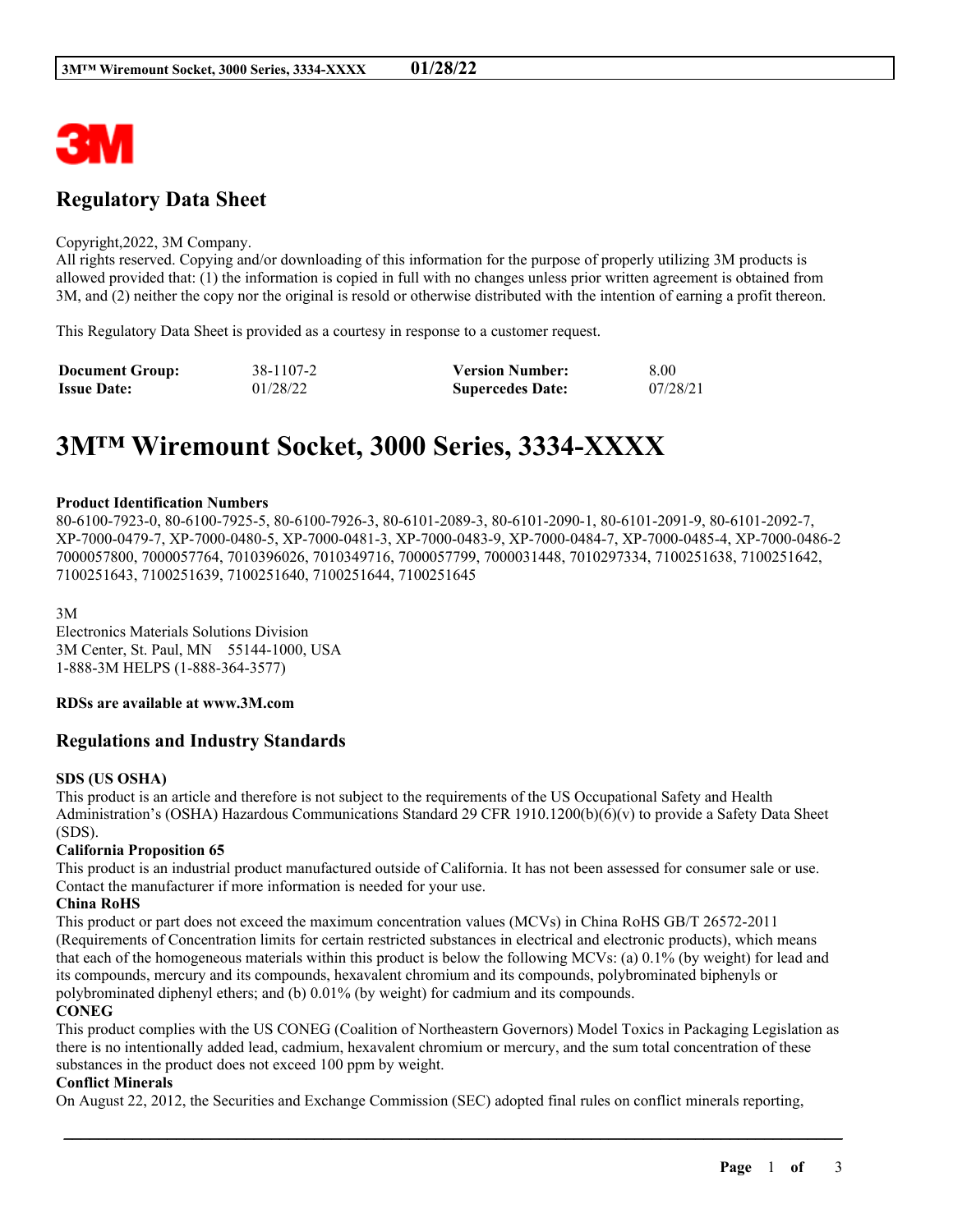pursuant to Section 1502 of the Dodd-Frank Act which requires manufacturers of products containing "conflict minerals" to disclose to the SEC whether those minerals are sourced from the Democratic Republic of Congo (DRC) or adjoining countries. 3M has been participating in the EICC-GeSI Extractives Workgroup, and are incorporating the EICC-GeSI Conflict Minerals Reporting template in existing systems for use with suppliers of materials that may contain conflict minerals covered by the SEC rules. 3M will provide product-specific information once the required supply chain data has been obtained.

# **CPSIA 2008**

A Certificate of General Conformity per the US Consumer Product Safety Act, 15 U.S.C. § 2063 (a)(1), as revised by section 102 of the 2008 US Consumer Product Safety Improvement Act, is not required for the requested product.

#### **EU REACH**

Substances listed in Annex XIV of Regulation No 1907/2006 of the European Parliament and the Council concerning the Registration, Evaluation, Authorization and Restriction of Chemicals (REACH) are not intentionally added to this product.

#### **EU REACH**

Substances listed in Annex XVII of Regulation No 1907/2006 of the European Parliament and the Council concerning the Registration, Evaluation, Authorization and Restriction of Chemicals (REACH) are not intentionally added to this product. **EU REACH**

This product is an article, without intended release of a chemical substance, under the Regulation No 1907/2006 of the European Parliament and the Council concerning the Registration, Evaluation, Authorisation and Restriction of Chemicals (REACH) (refer to REACH, Article 3(3)). It is not a chemical preparation. Therefore, it is not subject to the (pre)-registration or the registration process. It does not require a safety data sheet.

### **EU REACH**

This product, including any article that the product is composed of, does not contain at greater than 0.1% by weight a Substance of Very High Concern (SVHC) substance identified according to Article 59 of REACH. This declaration reflects the substances on the candidate SVHC list, effective January 2022.

#### **EU RoHS**

This product does not exceed the maximum concentration values (MCVs) set under EU Directive 2011/65/EU (RoHS recast/RoHS 2), as stated in Annex II to that directive. This means that each of the homogenous materials within this product does not exceed the following MCVs: (a) 0.1% (by weight) for lead, mercury, hexavalent chromium, polybrominated biphenyls or polybrominated diphenyl ethers; and (b) 0.01% (by weight) for cadmium.

# **EU RoHS Phthalates**

This product does not exceed the maximum concentration values (MCVs) for phthalates set under EU Directive 2011/65/EU (RoHS recast/RoHS 2), as amended by EU 2015/863, which applies to finished EEE after July 22, 2019 for Category 1-7, 10- 11 products and after July 22, 2021 for Category 8 and 9 products. This means that each of the homogeneous materials within this product does not exceed the MCV of 0.1% (by weight) for each of the following phthalates: DEHP, BBP, DBP, and DIBP.

# **Sustainability and 3M**

Go to www.3M.com/sustainability to learn about 3M's programs. 3M is a signatory of the United Nations Global Compact (UNGC).

\_\_\_\_\_\_\_\_\_\_\_\_\_\_\_\_\_\_\_\_\_\_\_\_\_\_\_\_\_\_\_\_\_\_\_\_\_\_\_\_\_\_\_\_\_\_\_\_\_\_\_\_\_\_\_\_\_\_\_\_\_\_\_\_\_\_\_\_\_\_\_\_\_\_\_\_\_\_\_\_\_\_\_\_\_\_\_\_\_\_

# **Sustainability and 3M's Code of Conduct**

Go to www.3M.com/businessconduct

# **TSCA Section 6**

This product is not known to contain 2,4,6-Tri-tert-butylphenol (CAS 732-26-3).

**TSCA Section 6**

This product is not known to contain Decabromodiphenyl Ether (Deca-BDE) (CAS 1163-19-5).

**TSCA Section 6**

This product is not known to contain Hexachlorobutadiene (HCBD) (CAS 87-68-3).

**TSCA Section 6**

This product is not known to contain Pentachlorothiophenol (PCTP) (CAS 133-49-3).

# **TSCA Section 6**

This product is not known to contain Phenol, isopropylated phosphate (3:1) (PIP (3:1)) (CAS 68937-41-7).

# **Chemicals and/or Compounds of Interest**

**Arsenic and (As) Compounds** : Not intentionally added. **Asbestos** : Not intentionally added.